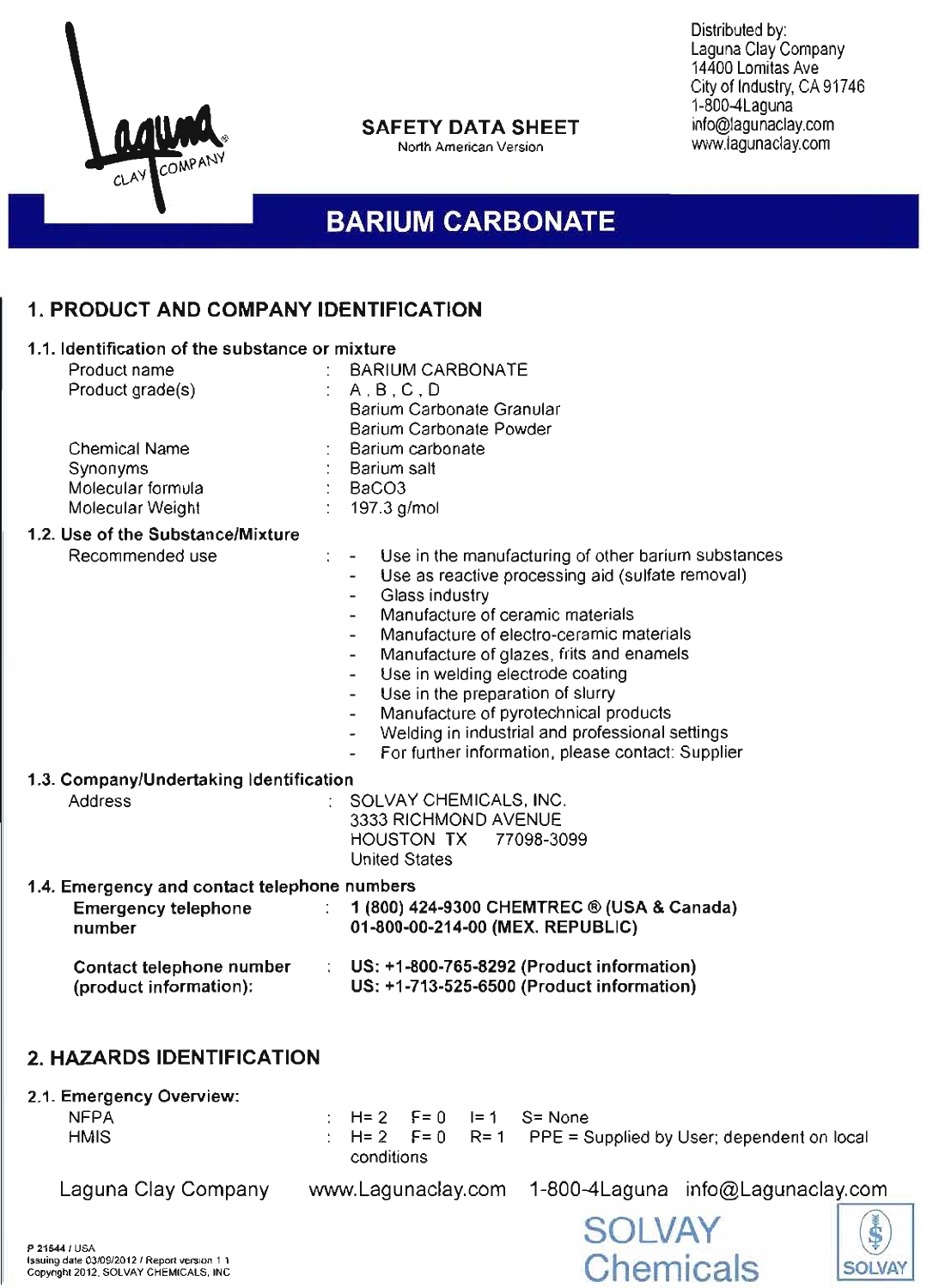#### General Information

| Appearance | powder, pellets |
|------------|-----------------|
|            |                 |

- white
	- odourless

### 2.2. Potential Health Effects:

Colour **Odour** 

#### Inhalation

May cause irritation of the mucous membranes.

#### Eye contact

Contact with eyes may cause irritation.

#### Skin contact

Prolonged skin contact may cause skin irritation.

#### Ingestion

- Acute intoxication by inhalation or ingestion of water soluble barium salts causes vomiting, diarrhoea, convulsive tremors and muscular paralysis.
- Risk of convulsions, pulmonary arrest.
- Risk of cardiac rhythm alteration, sudden cardiac failure. Ĭ.
- Risk of shock.

#### Other toxicity effects

See section 11: Toxicological Information

#### 2.3. Environmental Effects:

See section 12: Ecological Information

### 3. **COMPOSITION/INFORMATION ON INGREDIENTS**

#### Barium carbonate

| CAS-No.       | 513-77-9     |
|---------------|--------------|
| Concentration | $>= 97.0 \%$ |

### 4. **FIRST AID MEASURES**

#### 4.1. Inhalation

- Move to fresh air.
- If symptoms persist, call a physician.

#### 4.2. Eye contact

- Rinse thoroughly with plenty of water, also under the eyelids.
- If eye irritation persists, consult a specialist.

#### 4.3. Skin contact

- Remove and wash contaminated clothing before re-use.
- Wash off with plenty of water.
- If symptoms persist, call a physician.

#### 4.4. Ingestion

- Call a physician immediately.
- Take victim immediately to hospital.
- If swallowed, rinse mouth with water (only if the person is conscious).
- Artificial respiration and/or oxygen may be necessary.

#### 4.5. Notes to physician

Exposure to decomposition products :

Laguna Clay Company www.Lagunaclay.com 1-800-4Laguna info@Lagunaclay.com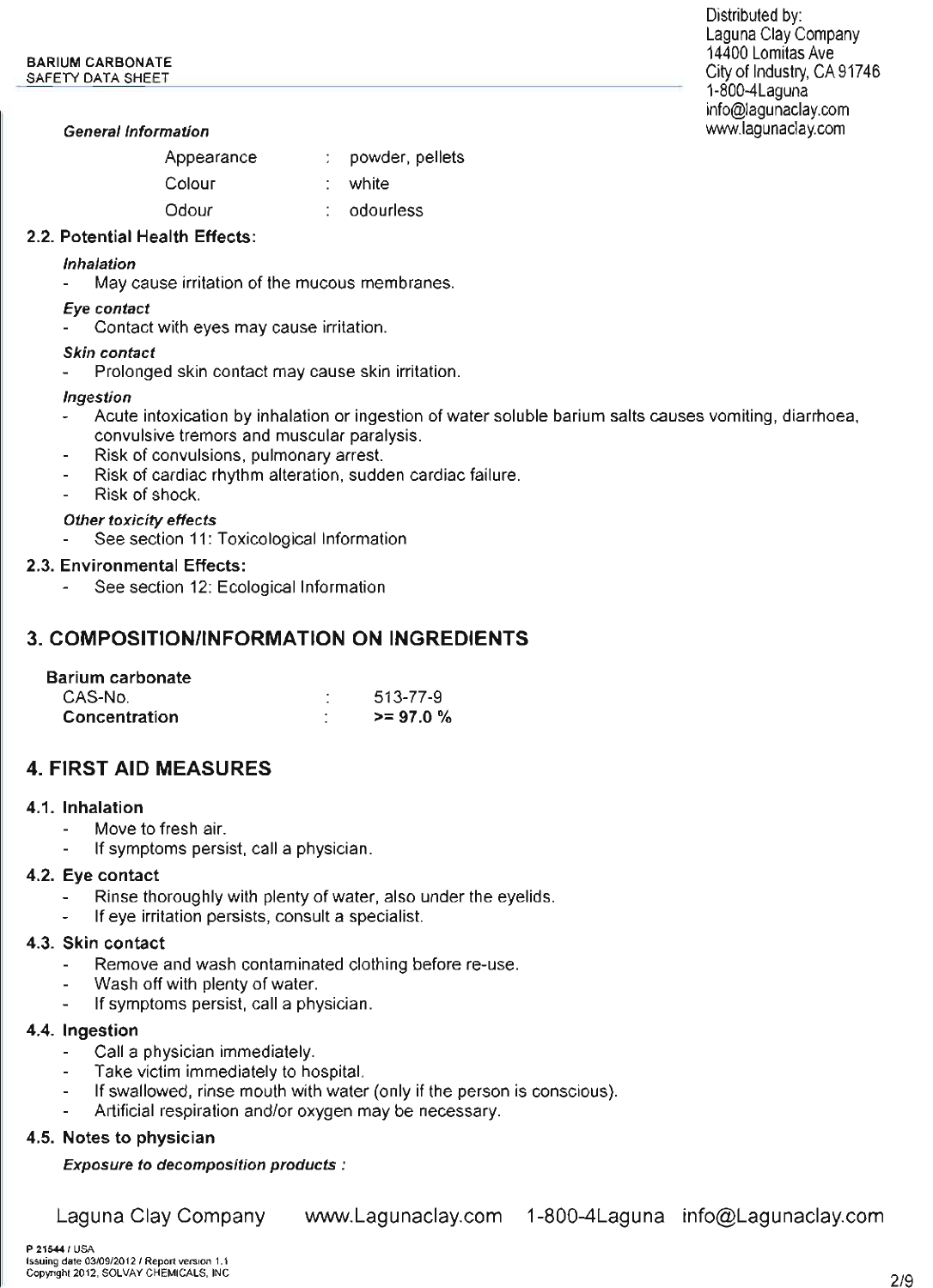- Give to drink 30 grams of sodium sulphate in 250 ml of fresh water.
- Immediate medical attention is required.
- Medical examination necessary even only on suspicion of intoxication.

## 5. **FIREFIGHTING MEASURES**

### 5.1. Suitable extinguishing media

Use extinguishing measures that are appropriate to local circumstances and the surrounding environment.

### 5.2. Extinguishing media which shall not be used for safety reasons

None.

### 5.3. Special exposure hazards in a fire

Not combustible.

### 5.4. Hazardous decomposition products

- Barium oxide
- Other hazardous decomposition products may be formed.

### 5.5. Special protective equipment for firefighters

- In the event of fire, wear self-contained breathing apparatus.
- Use personal protective equipment.

## 6. **ACCIDENTAL RELEASE MEASURES**

### 6.1. Personal precautions, protective equipment and emergency procedures

### 6.1.1. Advice for non-emergency personnel

Evacuate personnel to safe areas.

### 6.1.2. Advice for emergency responders

- Use personal protective equipment.
- Prevent further leakage or spillage.

### 6.2. Environmental precautions

- Should not be released into the environment.
- Local authorities should be advised if significant spillages cannot be contained.

### 6.3. Methods and materials for containment and cleaning up

- Pick up and transfer to properly labelled containers.
- Keep in suitable, closed containers for disposal.

### 6.4. Reference to other sections

Refer to protective measures listed in sections 7 and 8.

## 7. **HANDLING AND STORAGE**

### 7.1. Handling

- Ensure adequate ventilation.
- Avoid contact with skin and eyes.

### 7.2. Storage

- Store in original container.  $\blacksquare$
- Keep in a well-ventilated place.
- Keep in a dry place.
- Keep in properly labelled containers.  $\overline{a}$
- Keep container closed.

Laguna Clay Company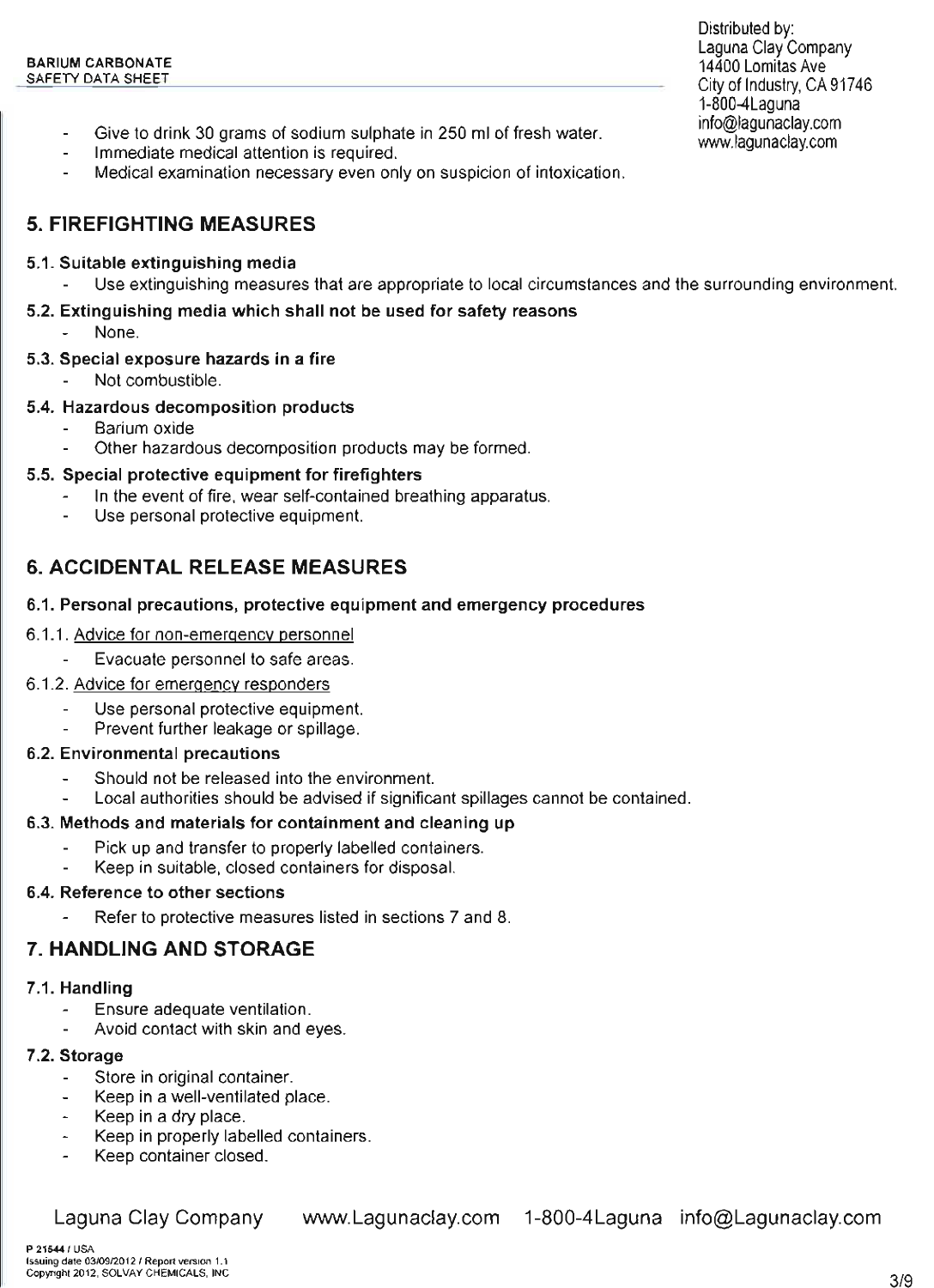Keep away from Incompatible products.

### 7.3. Packaging material

Paper + PE.

## 8. **EXPOSURE CONTROLS/PERSONAL PROTECTION**

### 8.1. Exposure Limit Values

### Barium carbonate

- US. ACGIH Threshold Limit Values 2009 time weighted average  $= 0.5$  mg/m3 Remarks: as Sa
- US. OSHA Table Z-1-A (29 CFR 1910.1000) 1989 time weighted average  $= 0.5$  mg/m3 Remarks: as Sa
- US. OSHA Table Z-1 Limits for Air Contaminants (29 CFR 1910.1000) 02 2006 Permissible exposure limit  $= 0.5$  mg/m3 Remarks: as Sa
- US. Tennessee. OELs. Occupational Exposure Limits, Table Z1A 062008 time weighted average  $= 0.5$  mg/m3 Remarks: as Sa

#### Strontium carbonate

US. ACGIH Threshold Limit Values Remarks: none established

### Barium sulfate

- US. ACGIH Threshold Limit Values 12 2010 time weighted average  $=10$  mg/m3
- US. OSHA Table Z-1 Limits for Air Contaminants (29 CFR 1910.1000) 022006 Permissible exposure limit  $=5$  mg/m3
- US. OSHA Table Z-1 Limits for Air Contaminants (29 CFR 1910.1000) 022006 Permissible exposure limit  $=15$  mg/m3
- US. OSHA Table Z-1-A (29 CFR 1910.1000) 1989 time weighted average  $=5$  mg/m3
- US. OSHA Table Z-1-A (29 CFR 1910.1000) 1989 time weighted average  $=10$  mg/m3
- US. Tennessee. OELs. Occupational Exposure Limits, Table Z1A 06 2008 time weighted average  $=5$  mg/m3 Remarks: respirable dust fraction
- US. Tennessee. OELs. Occupational Exposure Limits, Table Z1A 06 2008 time weighted average =  $10 \text{ mg/m}$ 3 Remarks: Total dust

ACGIH® and TLV® are registered trademarks of the American Conference of Governmental Industrial Hygienists.

SAEL =Solvay Acceptable Exposure Limit, Time Weighted Average for <sup>8</sup> hour workdays. No Specific TLV STEL (Short Term Exposure Level) has been set. Excursions in exposure level may exceed 3 times the TLV TWA for no more than a total of 30 minutes during a workday and under no circumstances should they exceed 5 times the TLV TWA.

### 8.2. Engineering controls

Apply technical measures to comply with the occupational exposure limits.

### 8.3. Personal protective equipment

### 8.3.1. Respiratory protection

- In case of insufficient ventilation, wear suitable respiratory equipment.
- Self-contained breathing apparatus (EN 133)

Laguna Clay Company

www.Lagunaclay.com 1-800-4Laguna info@Lagunaclay.com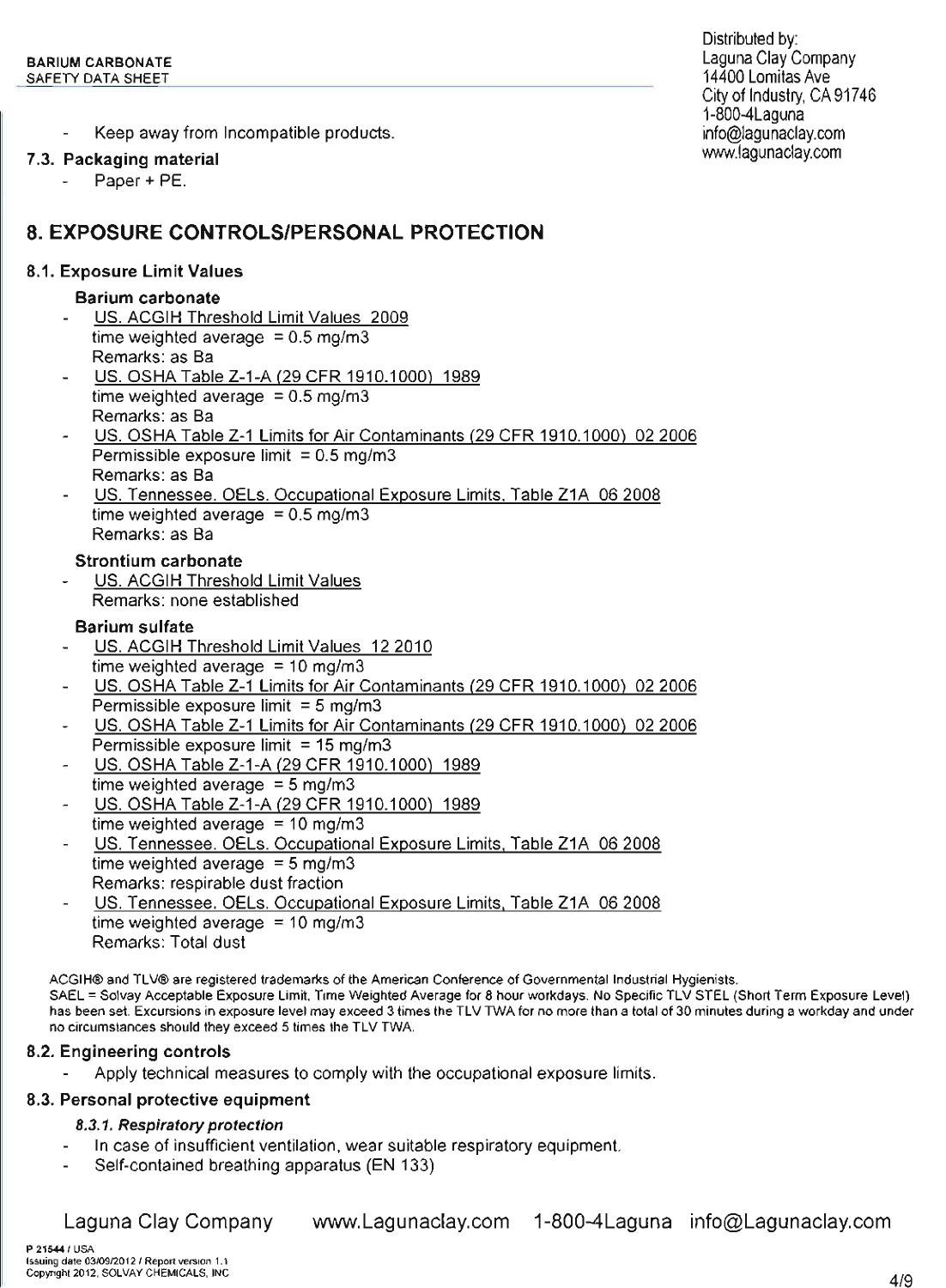- Respirator with a dust filter
- Use only respiratory protection that conforms to international/ national standards,
- Use NIOSH approved respiratory protection.

#### 8.3.2. Hand protection

- Impervious gloves
- Suitable material: PVC, Neoprene, Natural Rubber

#### 8.3.3. Eye protection

Dust proof goggles, if dusty.  $\blacksquare$ 

#### 8.3.4. Skin and body protection

Long sleeved clothing

#### 8.3.5. Hygiene measures

- Eye wash bottles or eye wash stations in compliance with applicable standards.
- When using do not eat, drink or smoke.
- Wash hands before breaks and at the end of workday. ÷.
- Handle in accordance with good industrial hygiene and safety practice. L.

### 9. **PHYSICAL AND CHEMICAL PROPERTIES**

#### 9.1. General Information

| Appearance | : powder, pellets |
|------------|-------------------|
| Colour     | : white           |
| Odour      | $:$ odourless     |

#### 9.2. Important health safety and environmental information

| рH                                               |                | $5 - 7$                                            |
|--------------------------------------------------|----------------|----------------------------------------------------|
| Boiling point/boiling range                      | $\ddot{\cdot}$ | Remarks: not applicable, Thermal decomposition     |
| <b>Flash point</b>                               |                | Remarks: not applicable                            |
| <b>Flammability</b>                              |                | <i>Remarks:</i> The product is not flammable.      |
| <b>Explosive properties</b>                      | ÷.             | <b>Explosion danger.</b><br>Remarks: Not explosive |
| Oxidizing properties                             |                | Remarks: Non oxidizer                              |
| Vapour pressure                                  |                | <i>Remarks</i> : not applicable                    |
| <b>Relative density / Density</b>                | ÷              | 4.31                                               |
| <b>Bulk density</b>                              |                | from $400 - 2,000$ kg/m3                           |
| Solubility(ies)                                  | ÷              | 14 mg/l (Water)<br>Temperature: 20 °C (68 °F)      |
| <b>Partition coefficient:</b><br>n-octanol/water |                | Remarks: not applicable                            |
| <b>Vapour density</b>                            |                | Remarks: not applicable                            |
| <b>Evaporation rate</b>                          |                | Remarks: not applicable                            |
|                                                  |                |                                                    |

9.3. Other data

Laguna Clay Company www.Lagunaclay.com 1-800-4Laguna info@Lagunaclay.com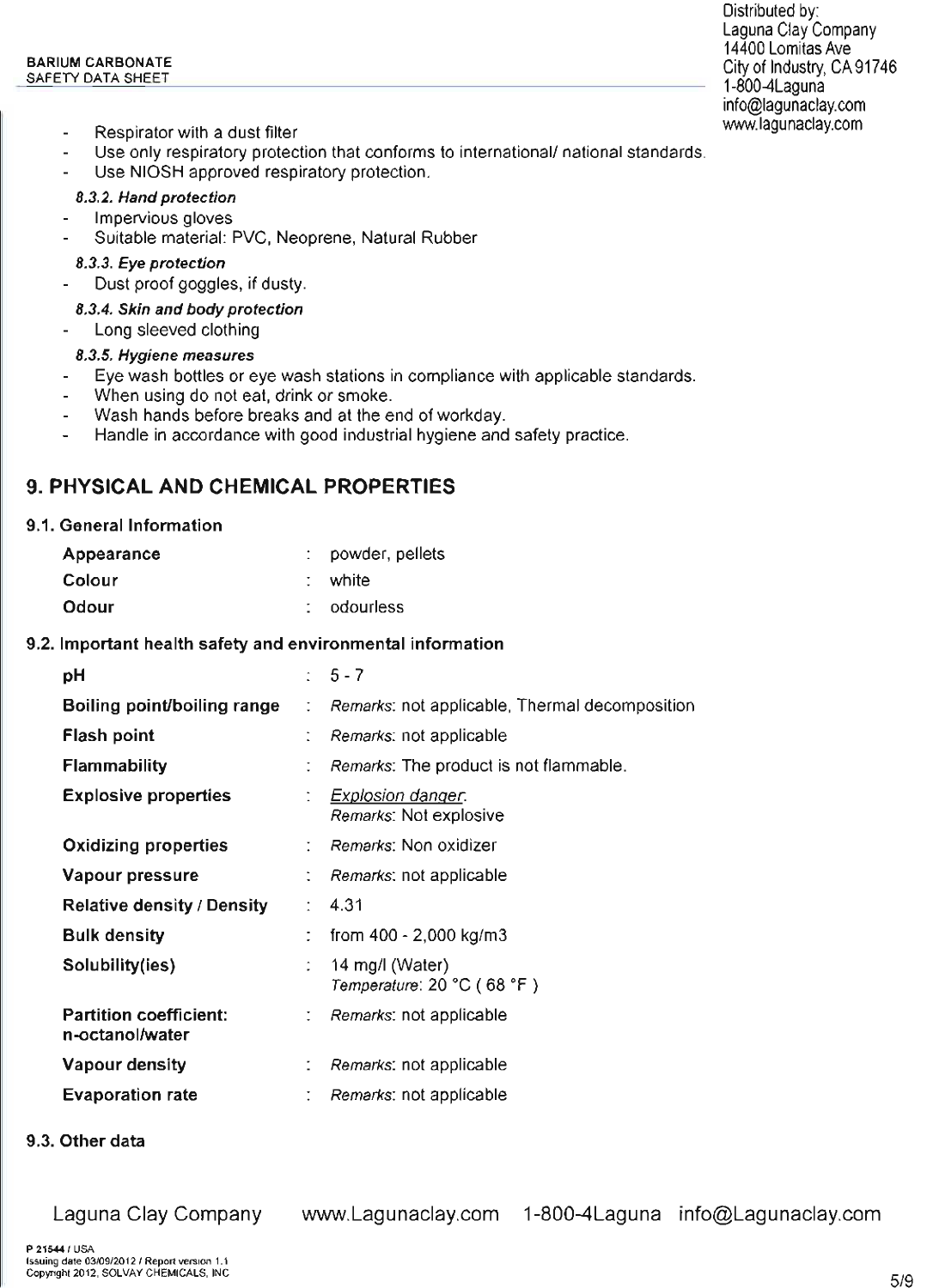| Melting point/range                 | : $> = 900 °C (1,652 °F)$<br>Remarks: Thermal decomposition |
|-------------------------------------|-------------------------------------------------------------|
| Auto-flammability                   | : Remarks: not applicable                                   |
| Granulometry                        | : $2.32 - 14.6 \,\mu m$ (powder)<br>Remarks: d 50           |
| <b>Decomposition</b><br>temperature | : 1,380 °C (2,516 °F)                                       |

## 10. STABILITY AND REACTIVITY

#### 10.1. Stability

Stable under recommended storage conditions.

#### 10.2. Conditions to avoid

- none
- Keep at temperature not exceeding:  $1,380$  °C ( $2,516$  °F)

#### 10.3. Materials to avoid

Acids  $\mathbf{r}$ 

#### 10.4. Hazardous decomposition products

Barium oxide, Other hazardous decomposition products may be formed.

### 11. TOXICOLOGICAL INFORMATION

#### Toxicological data

#### Acute oral toxicity

- LD50, rat, < 300 mg/kg (Barium chloride anhydrous)
- LD50, rat, > 300 mg/kg, Remarks: practically insoluble

#### Acute inhalation toxicity

LC50, , Remarks: study scientifically unjustified

#### Acute dermal irritation/corrosion

LD50, rat, > 2,000 mg/kg (Barium chloride anhydrous)

#### Skin irritation

rabbit, No skin irritation

#### Eye irritation

rabbit, No eye irritation

#### **Sensitisation**

Did not cause sensitization. (Barium chloride anhydrous)

#### Chronic toxicity

- Inhalable dust, Repeated exposure, rat, Target Organs: cardio-vascular system, hematology system, Respiratory system, NOEL: 5.2 mg/m3, observed effect
- Inhalable dust, NOEL: 1 mg/m3, NOAEL
- Oral, Repeated exposure, rat/mouse, Target Organs: cardio-vascular system, hematology system, renal system, adrenal glands, NOEL: 87.8 mg/kg, NOAEL

#### **Carcinogenicity**

Oral, Prolonged exposure, rat/mouse, Animal testing did not show any carcinogenic effects., (Barium chloride anhydrous)

#### Genetic toxicity in vitro

in vitro, Animal testing did not show any mutagenic effects. (Barium chloride anhydrous)

www.Lagunaclay.com 1-800-4Laguna info@Lagunaclay.com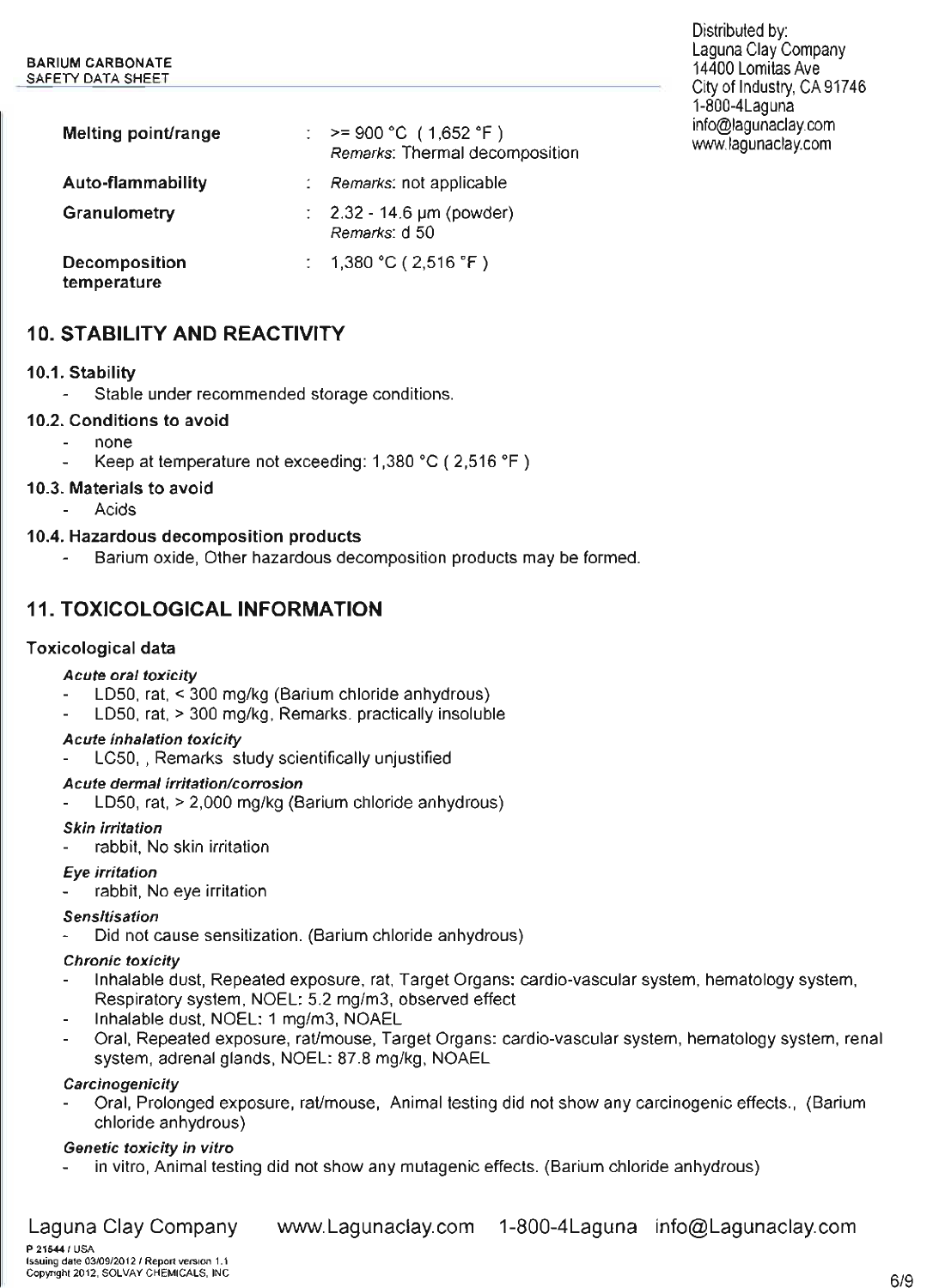#### Reproductive toxicity

Effect on fertility, Repeated exposure, Target Organs: Oral, 258 - 290 mg/kg, NOAEZ 258 arium chloride anhydrous)

#### Remarks

- Harmful if swallowed.
- The toxicity is mainly linked to the barium ion (nervous, cardiovascular, respiratory and gastro-intestinal troubles).
- Risk of effect on the liver, the cardiovascular system, the hematological system and the adrenals
- Irritating to eyes and skin.

### 12. **ECOLOGICAL INFORMATION**

#### 12.1. Ecotoxicity effects

#### Acute toxicity

- Remarks: Aquatic toxicity is unlikely due to low solubility.
- Fishes, Brachydanio rerio, LC50, 96 h, > 152 mg/I (Barium chloride anhydrous)
- Crustaceans, Daphnia magna, LC50, 48 h, 14.5 mg/I (Barium chloride anhydrous)

#### Chronic toxicity

- Crustaceans, Daphnia magna, EC50, 21 Days, 2.9 mg/I
- Pseudokirchneriella subcapitata (green algae), growth rate, 72 h, >= 61 mg/I Remarks: NOEC
- Pseudokirchneriella subcapitata (green algae), EC50, growth rate, 72 h, > 100 mg/I

#### 12.2. Mobility

- Air
	- Remarks: mobility as solid aerosols
- Water/soil

Remarks: low solubility and mobility

#### 12.3. Persistence and degradability

#### Abiotic degradation

- Water/soil
	- Result: slow ionization and cation precipitation in presence of sulfates or carbonates

#### Biodegradation

Remarks: The methods for determining biodegradability are not applicable to inorganic substances.

#### 12.4. Bioaccumulative potential

- **Bioconcentration** 
	- Result: potential accumulation of the cation

#### 12.5. Other adverse effects

no data available

#### 12.6. Remarks

- Ecological injuries are not known or expected under normal use.
- Persistent product mainly in its inert form.

### 13. **DISPOSAL CONSIDERATIONS**

#### 13.1. Waste from residues / unused products

- In accordance with local and national regulations.
- Use a solution of sodium or magnesium sulphate or possibly a dilute solution of sulphuric acid to form a sulphate precipitate.

Laguna Clay Company www.Lagunaclay.com 1-800-4Laguna info@Lagunaclay.com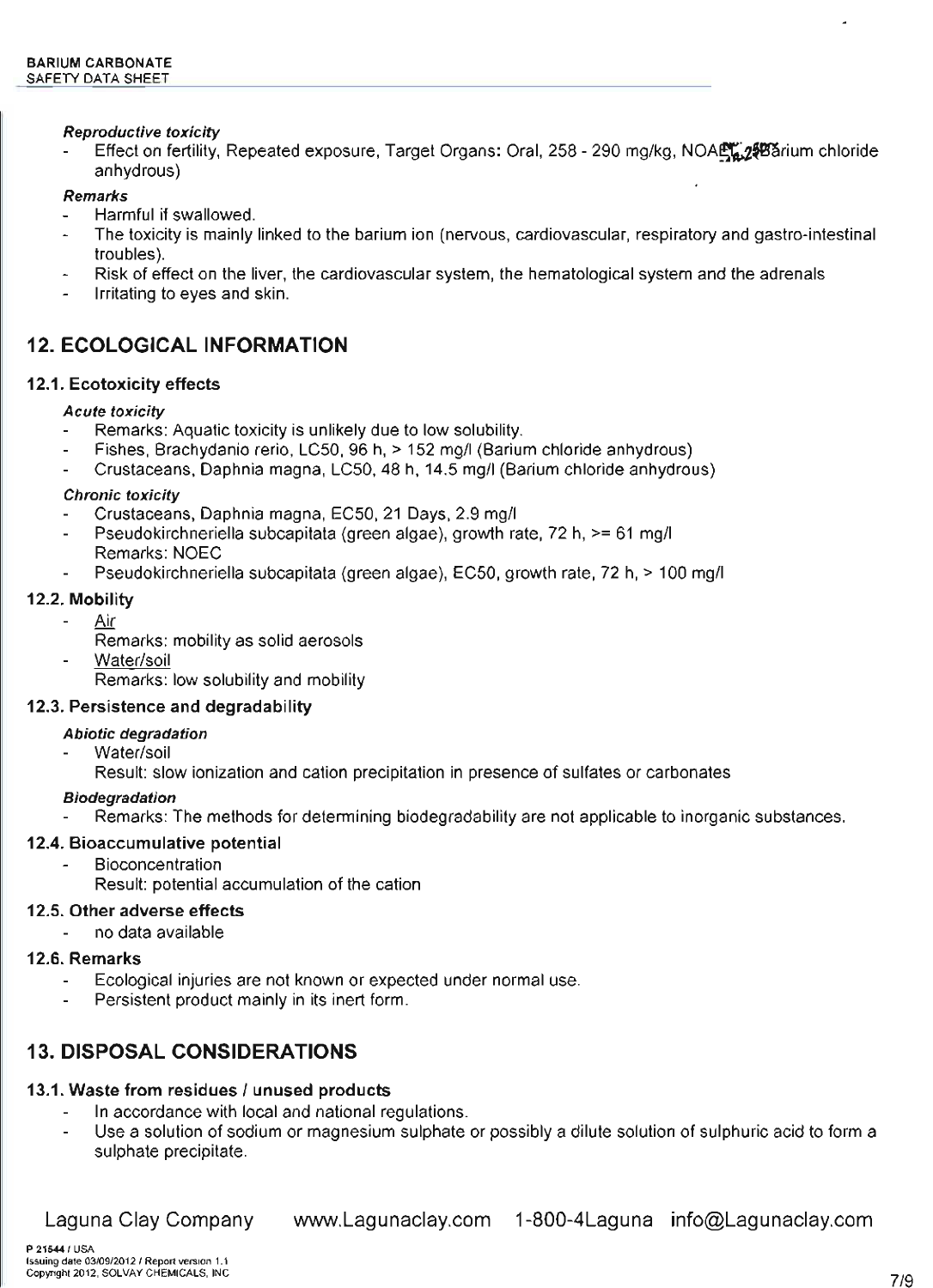Dispose of wastes in an approved waste disposal facility.

#### 13.2. Packaging treatment

- Containers that cannot be cleaned must be treated as waste.
- Must be incinerated in a suitable incineration plant holding a permit delivered by the competent authorities.

#### 13.3. RCRA Hazardous Waste

- Listed RCRA Hazardous Waste (40 CFR 302) No
- Unlisted RCRA Hazardous Waste (40 CFR 302) Yes
- 0005 (barium containing waste)

### 14. **TRANSPORT INFORMATION**

not regulated  $\overline{a}$ 

### 15. **REGULATORY INFORMATION**

#### 15.1. Inventory Information

| Toxic Substance Control Act list : -<br>(TSCA)                                | In compliance with inventory.            |
|-------------------------------------------------------------------------------|------------------------------------------|
| <b>Australian Inventory of Chemical</b>                                       | In compliance with inventory.            |
| <b>Substances (AICS)</b>                                                      | $2 - -$                                  |
| <b>Canadian Domestic Substances</b>                                           | In compliance with inventory.            |
| List (DSL)                                                                    | $\mathcal{L} =$                          |
| <b>Korean Existing Chemicals</b>                                              | In compliance with inventory.            |
| Inventory (KECI (KR))                                                         | $\mathbb{C}$ $\rightarrow$               |
| EU list of existing chemical                                                  | In compliance with inventory.            |
| substances (EINECS)                                                           | $\sim$                                   |
| Japanese Existing and New<br><b>Chemical Substances (MITI List)</b><br>(ENCS) | In compliance with inventory.<br>$7 - -$ |
| <b>Inventory of Existing Chemical</b>                                         | In compliance with inventory.            |
| Substances (China) (IECS)                                                     | $2 - 4$                                  |
| Philippine Inventory of Chemicals : -<br>and Chemical Substances<br>(PICCS)   | In compliance with inventory.            |
| New Zealand Inventory of<br>Chemicals (NZIOC)                                 | In compliance with inventory.            |

#### 15.2. Other regulations

US. EPA Emergency Planning and Community Right-To-Know Act (EPCRA) SARA Title III Section 302 Extremely Hazardous Substance (40 CFR 355, Appendix A)

not regulated.

#### SARA Hazard Designation (SARA 311/312)

Acute Health Hazard: Yes.

### US. EPA Emergency Planning and Community Right-To-Know Act (EPCRA) SARA Title III Section 313 Toxic Chemicals (40 CFR 372.65) - Supplier Notification Required

- not regulated.
- US. EPA CERCLA Hazardous Substances (40 CFR 302)
	- not regulated.

Laguna Clay Company www.Lagunaclay.com 1-800-4Laguna info@Lagunaclay.com